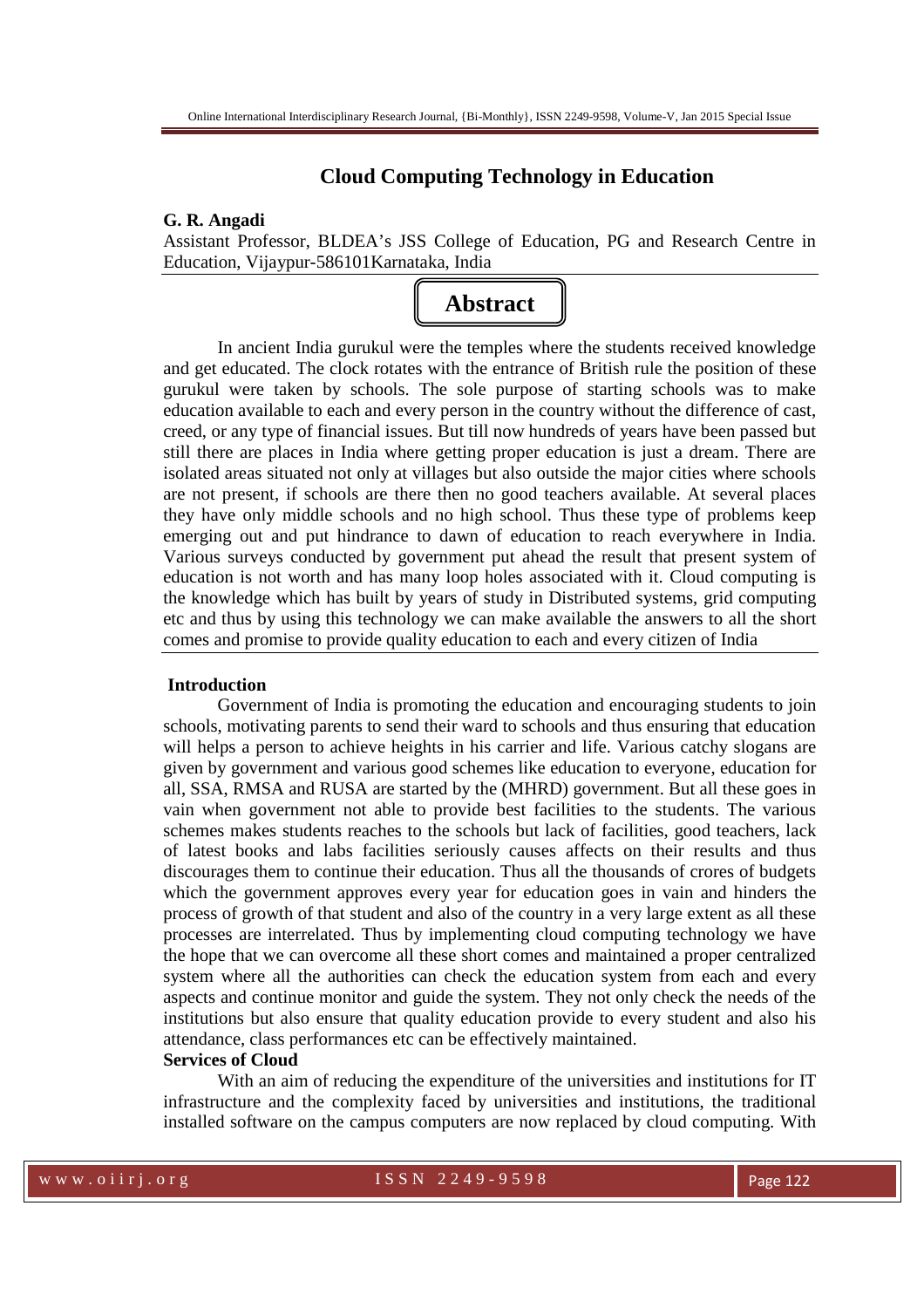the power of cloud, today higher education can gain significant flexibility and agility and can migrate the sensitive data into remote and world wide data center ' the cloud' itself. To use the cloud services the universities and the institutions has to first define their requirements and has to take a special attention for the privacy and critical issues.

There are several cloud services as follows:

- 1. **Infrastructure as a Service (IaaS):** can be used to satisfy the infrastructure needs of the students, faculties or researcher globally or locally with some specific hardware configuration for a specific task.
- 2. **Platform as a Service (PaaS):** certain providers are opening up application platforms to permit customers to build their own application without the cost and complexity of buying and managing the underlying hardware and software layers.
- 3. **Software as a Service (SaaS):** Software applications as services are presented on The Internet rather than as software packages to be buy by any client. Examples are Google web-based office
- 4. **Computing as a Service (CaaS):** providers offer access to raw computing power on virtual server such as Amazons service.
- 5. **Data as a Service (DaaS):** A particular type of service in the cloud that offers features for storing, managing and accessing data.

Following figure shows the university using the services of cloud computing.



Figure: 1 University using the services of cloud computing.

### **IT in Present Education System**

IT and education system, both the terms are not in any sort of relation in the present day situation. Role of IT is very partial in school level education system. Entire works in school are mostly done in the form of hand written clerical work. We can witness for taking attendance teachers have attendance registers, Fee in most schools are recorded on the fees registers and many other work mostly done in the form of paper work and there is no system to monitor a student at a particular day or particular time thus as a result no monitoring can be done by the government. Also the quality of teachers on whom we are putting our faith that they will teach our wards at very best are not professional experts and they are adopted as a faculty because they are ready to work at minimum salary. Also the parents cannot see the usual or monthly growth of their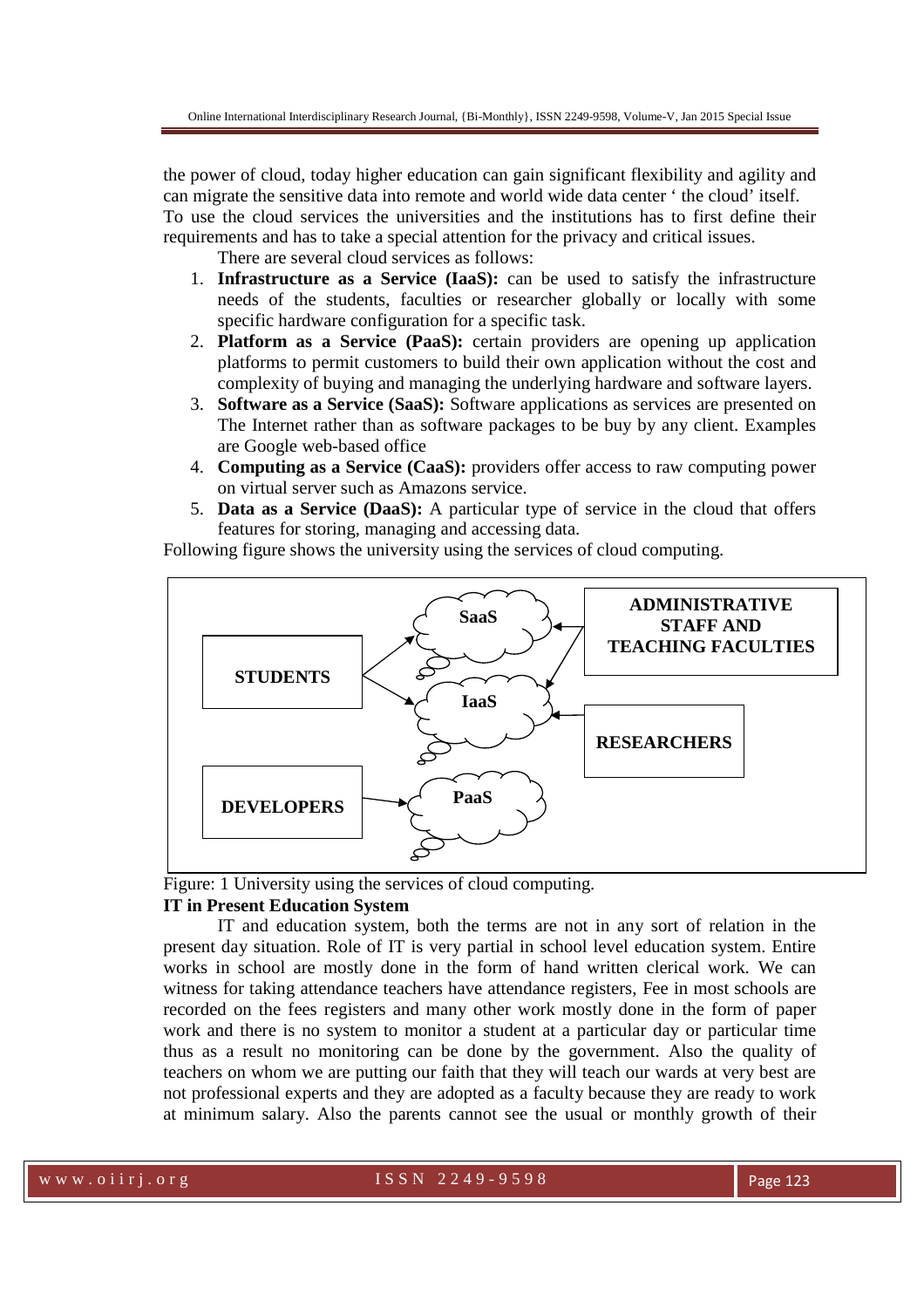wards and no structure for daily monitoring of attendance of students (in both private and government schools) and teacher (in government schools).

## **Implementation of Cloud Computing Technology**

Cloud computing technology promises to provide solutions for all the desired problems mentioned above. Once any of the computer system connected with internet gets started then it will directed the student, teacher or in better words a whole institute to the cloud. In cloud both the students and teachers have to login with their separate id and from here the first best feature that is to monitor attendance of teacher and student is possible, secondly Live and recorded both type of the lectures can be seen by the student. The best part of this facility is that a student studying at any school and another student studying at any big name school both are attending the same tutorial from a highly skilled faculty at the same time. Thirdly entire examination process is changed and now the exams will be conducted on cloud and the results of each and every exam that is even a class test is reported directly to the concerned authority. With this new system parents can be able to monitor their ward attendance and his growth in the class. This new system also helps the students to prepare well for the upcoming competitive exams like NTSE, IIT JEE, AIEEE, AIPMT etc and stop the fashion of joining big coaching and spending their parents hard earned income.

Figure 2 and 3 shows the private and educational cloud architecture for education. Institutes can develop their own cloud called as 'private cloud' by making use of their existing resources or multiple universities can come together and can develop a hybrid cloud called as 'educational cloud', in which they can share all the resources from the various universities. Private cloud makes use of the local network whereas the educational cloud makes use of public network to access the services provided by the cloud. Both private and educational cloud which is developed for education has to specify the services provided by them.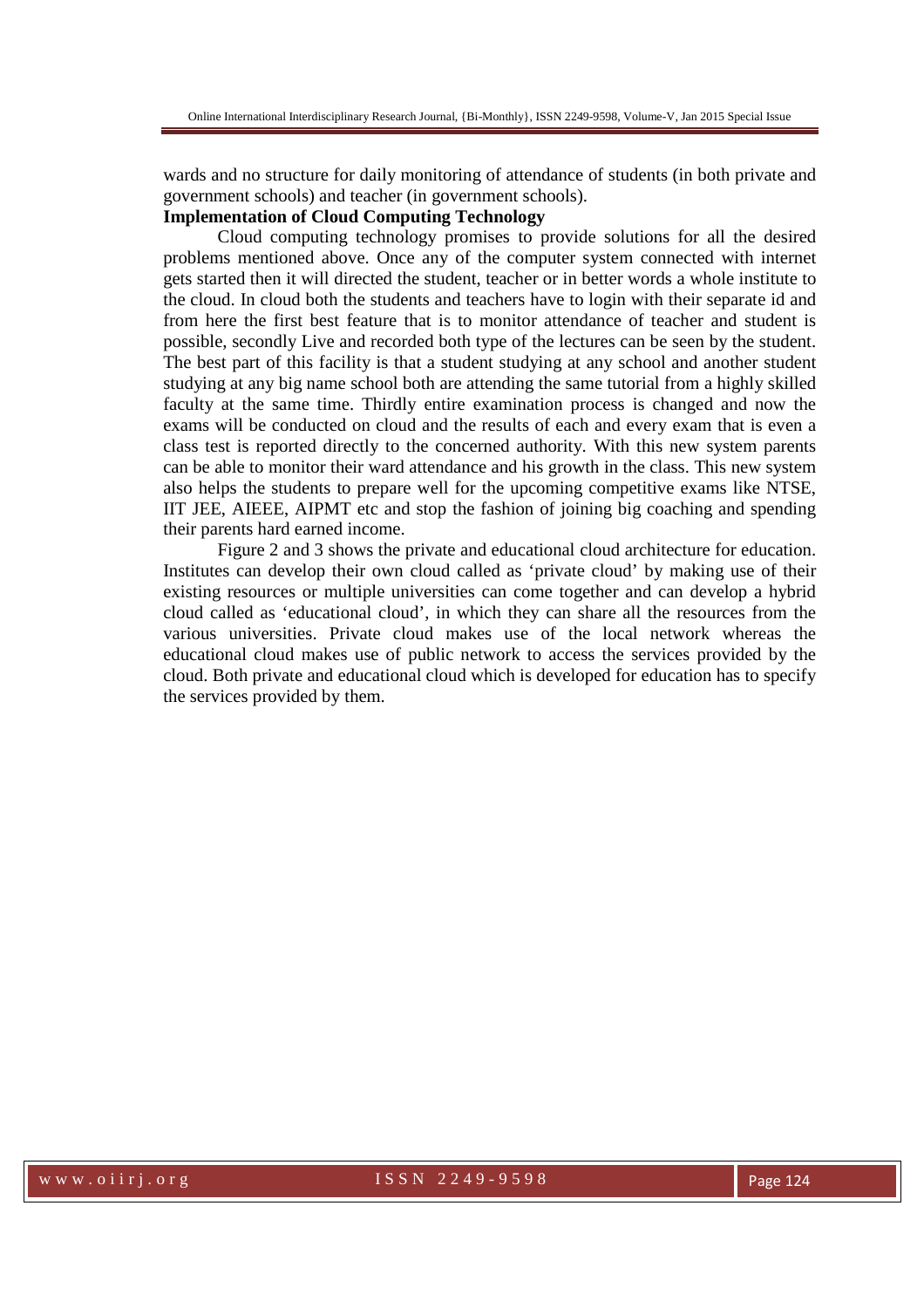



Table: 1. Differences Between Private and Educational Cloud.

| <b>Cloud Feature</b>         | <b>Private Cloud</b>                                         | <b>Educational Cloud</b> |  |
|------------------------------|--------------------------------------------------------------|--------------------------|--|
| Owned and                    |                                                              | Service Provider         |  |
| managed by                   | Single university                                            | (many universities)      |  |
| Access                       | Limited to employees<br>and students of single<br>university | By subscription          |  |
| Control and<br>customization | Yes (By university)                                          | None                     |  |

### **Adoption Barriers**

However, there are also several adoption barriers in developing countries that have been discussed in general, for example, lack of connectivity, inadequate bandwidth, and instable power supplies (Greengard, 2010). Furthermore, Truong and Dustdar (2011) have discussed barriers for small groups to adopt cloud computing for computational science and engineering. In principle, groups in our study face these barriers as well. However, there are several other adoption barriers for groups in our study that are very specific to the characteristics of these groups in developing countries. In the following,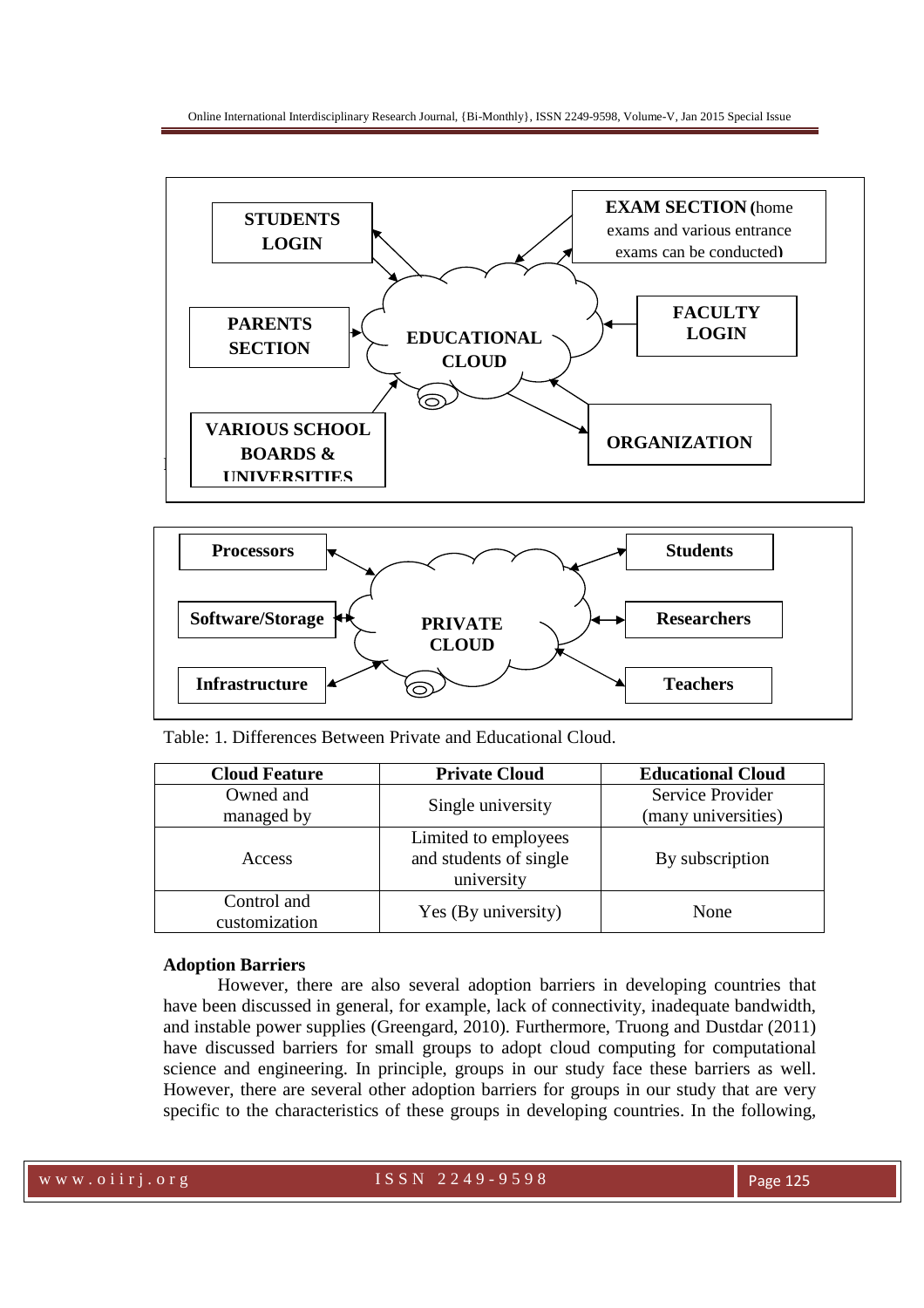we will present concrete barriers for research and educational groups given analyzed requirements in Table 2.

| <b>Cloud</b><br><b>Service</b> | <b>Teaching Activities</b>                                                                                                                                                                                       | <b>Research Activities</b>                                                                                                                                          |  |  |
|--------------------------------|------------------------------------------------------------------------------------------------------------------------------------------------------------------------------------------------------------------|---------------------------------------------------------------------------------------------------------------------------------------------------------------------|--|--|
| <b>SaaS</b>                    | standardized/known<br>$\bullet$ Need to<br>run<br>applications (such<br>educational<br><b>as</b><br>simulation, accounting, business process)<br>• Need to share educational applications<br>among institutions. | Need<br>perform<br>to<br>research<br>$\bullet$<br>applications (such as computational<br>simulations, scientific workflows,<br>high performance data visualization) |  |  |
| PaaS                           | • Need PaaS for students to learn how to<br>write applications. This is mostly for<br>students<br>in<br>computer<br>science,<br>computational science and engineering,<br>and economics.                         | Need PaaS for developing research<br>$\bullet$<br>applications and algorithms.                                                                                      |  |  |
| <b>IaaS</b>                    | • Need to provide machines for basic<br>courses, such as operating systems and<br>basic IT skills.                                                                                                               | Machines provisioning<br>based<br>$\bullet$<br>on<br>application requirements.                                                                                      |  |  |
| <b>DaaS</b>                    | • Need data services for storing lectures,<br>papers, dataset for testing algorithm,<br>presentations, etc. Most data is free and<br>open.                                                                       | Data<br>for<br>research<br>$\bullet$<br>purposes.<br>Information security concerns are<br>important as many data are sensitive.                                     |  |  |

Table: 2. Cloud Computing Requirements for Research and Educational Groups.

## **Potential Benefits of Cloud Computing**

**General Cloud Computing Benefits:** Many studies show that cloud computing has some distinct benefits such as cost reduction, efficient resource utilization and flexible and elastic provisioning (Armbrust, et al., 2010). These benefits are applicable to a wide range of applications of cloud computing, including research and teaching activities.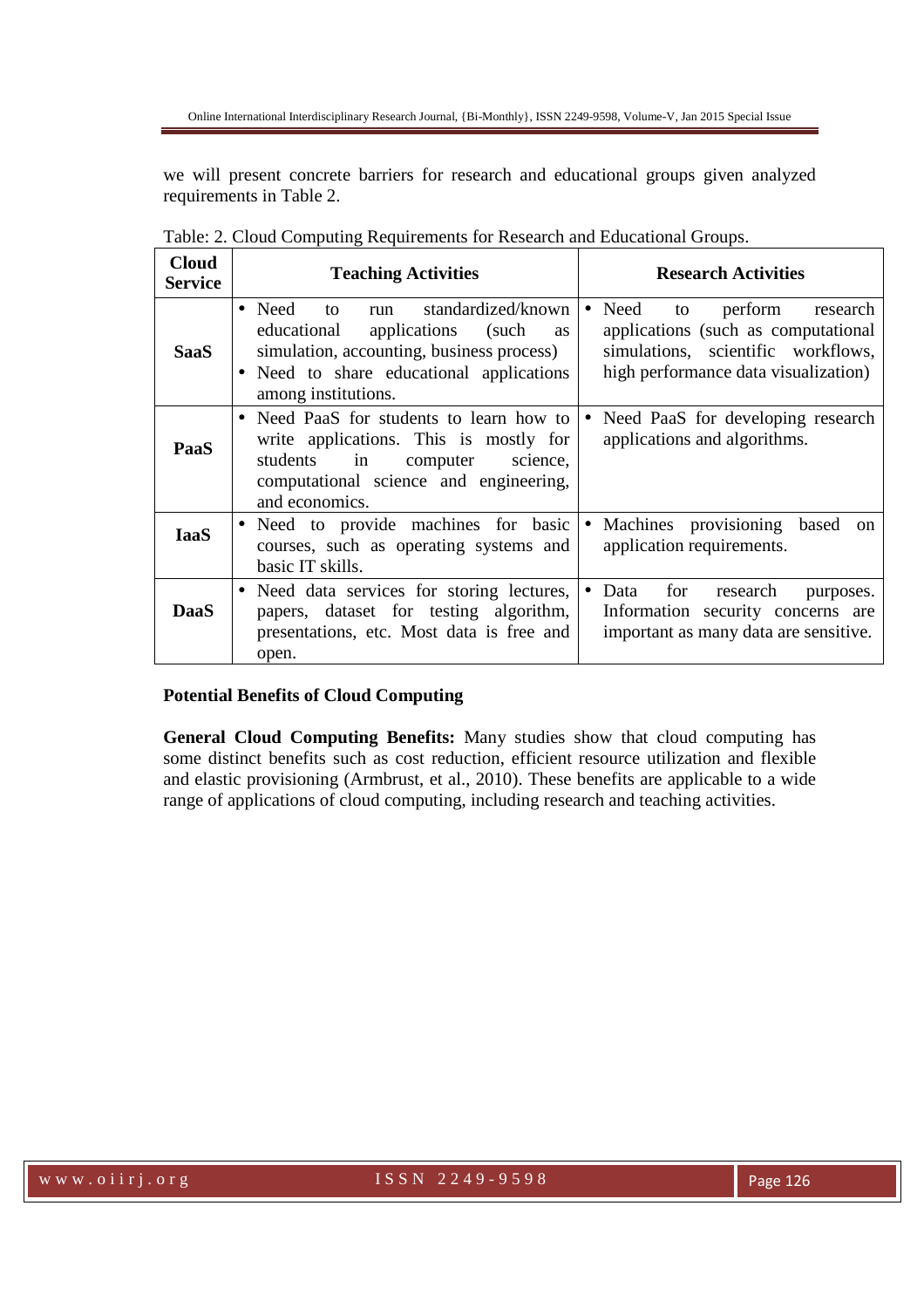| <b>Cloud</b><br><b>Service</b> | <b>Teaching Activities</b>                                                                                                                                                                                                                                                                                                                                                                                                                                                                                                                                                            | <b>Research Activities</b>                                                                                                                                                                                                                                                                                    |  |  |  |
|--------------------------------|---------------------------------------------------------------------------------------------------------------------------------------------------------------------------------------------------------------------------------------------------------------------------------------------------------------------------------------------------------------------------------------------------------------------------------------------------------------------------------------------------------------------------------------------------------------------------------------|---------------------------------------------------------------------------------------------------------------------------------------------------------------------------------------------------------------------------------------------------------------------------------------------------------------|--|--|--|
| <b>SaaS</b>                    | standardized/well-known •<br><b>Students</b><br>can<br>use<br>applications for laboratories. For example, in<br>engineering, students can use simulation SaaSes<br>to run experimental models. In business, ERP<br>accounting SaaSes can be used<br>and<br>as<br>application platforms for students to practice.<br>Google Docs can help students with practicing<br>work or spreadsheet processing.<br>Institutions can jointly establish educational<br>application stores and SaaSes in order to reduce<br>investment cost and to improve collaboration in<br>teaching activities. | Research applications and tools<br>(e.g. computational simulations,<br>scientific<br>workflows,<br>high<br>performance<br>data<br>visualizations,<br>be<br>etc.)<br>can<br>provided<br>and accessed<br>via<br>SaaSes.                                                                                         |  |  |  |
| PaaS                           | Particularly useful for computing students who $\bullet$<br>can use PaaS for learning and practicing<br>programming tools and environment. For<br>example, students can use Google App Engine,<br>Amazon Hadoop or similar PaaSes to practicing<br>web programming.<br>Students in economics, computational and<br>scientific disciplines can also utilize PaaSes<br>(e.g. MathLab/R computational platform) to<br>build their custom simulation and analysis<br>tools.                                                                                                               | Similar to teaching activities,<br>PaaSes can be used as platforms<br>for developing custom research<br>tools to<br>support<br>research<br>activities.                                                                                                                                                        |  |  |  |
| <b>IaaS</b>                    | Provide on-demand machines<br>for<br>student $\bullet$<br>laboratories and personal use. Students can<br>acquire and design customized virtual machines<br>that may include OS, laboratory exercises,<br>communication and collaboration tools, IDEs,<br>etc., for their course work. From universities'<br>perspective, for exercises that require lots of<br>machines in a short period, such as parallel<br>processing, IaaSes can be used to save cost and<br>management efforts.                                                                                                 | Computational requirements for<br>research are usually<br>adhoc,<br>particularly in computational<br>and scientific disciplines. For<br>some computational models, the<br>resource required can be scaled<br>up to a very large extent only<br>for a short time. IaaSes are<br>good solutions in these cases. |  |  |  |
| <b>DaaS</b>                    | For teaching, DaaSes can be used to store and $\bullet$<br>provide teaching materials such as lecture<br>slides, course contents, exam papers, etc.                                                                                                                                                                                                                                                                                                                                                                                                                                   | DaaSes can be used as the<br>sources of research data and<br>publications and also as means<br>for sharing these resources.                                                                                                                                                                                   |  |  |  |

Table: 3. Cloud computing support for teaching and research activities.

Table 3 shows a summary of how cloud service models could be used for teaching and research activities. In parallel with the use of cloud computing services, research and educational groups in academic institutions in developing countries can also provide and utilize different cloud deployment models. Such provisioning and deployment will help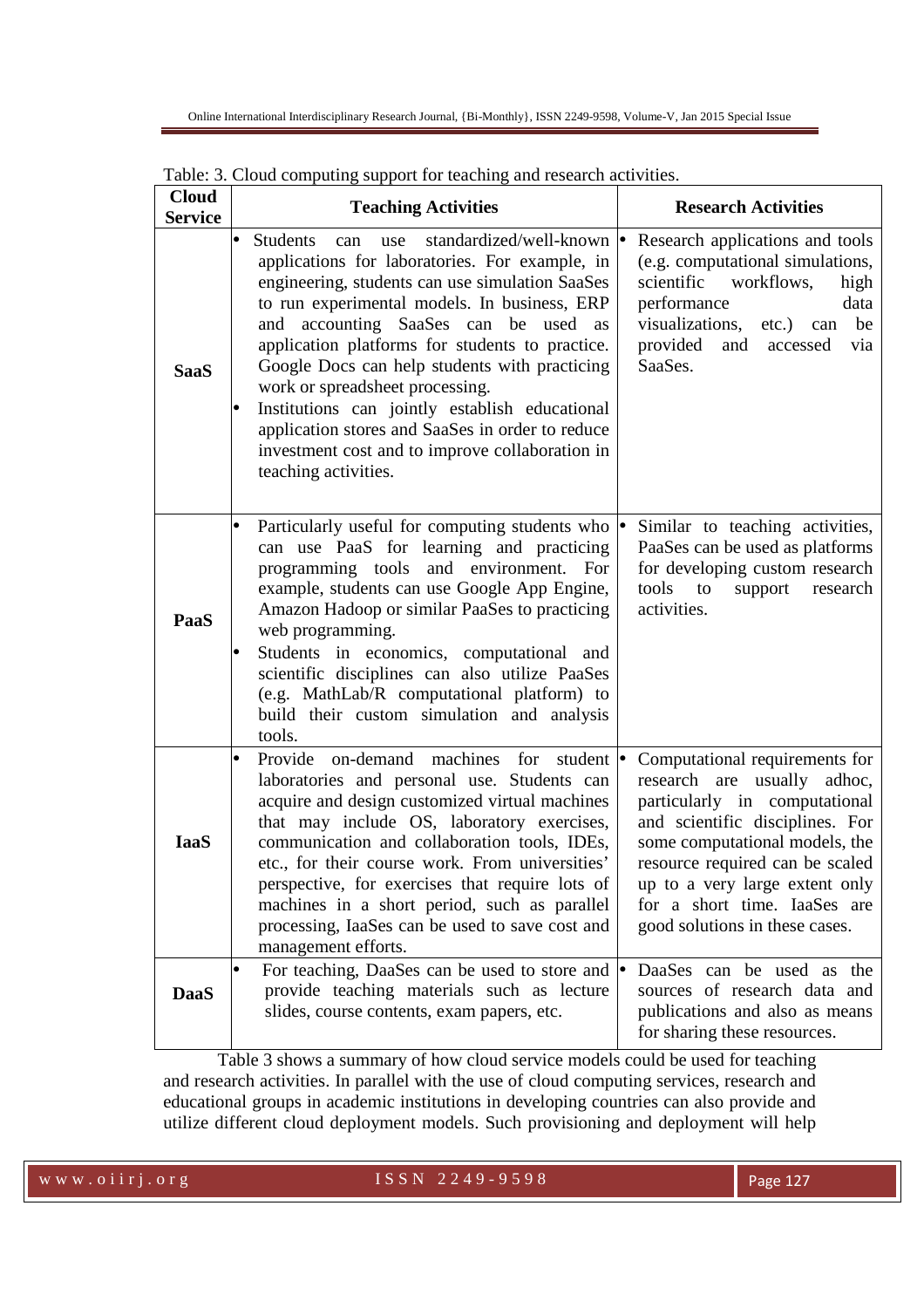to address some issues discussed in the requirements of cloud computing. Table 4 summarized different cloud computing deployment models that can be used to address different issues of these institutions.

| <b>Deployment</b><br><b>Model</b>            | <b>Requirements</b><br><b>Addressed</b>                                                                                                                                              | Why                                                                                                                                                                                                                                                                                                                                                                                                                                                                                                                                                                                                                                                   |
|----------------------------------------------|--------------------------------------------------------------------------------------------------------------------------------------------------------------------------------------|-------------------------------------------------------------------------------------------------------------------------------------------------------------------------------------------------------------------------------------------------------------------------------------------------------------------------------------------------------------------------------------------------------------------------------------------------------------------------------------------------------------------------------------------------------------------------------------------------------------------------------------------------------|
| Private<br>cloud                             | Reduce cost<br>Deal<br>with<br>the<br>lack/inefficiency<br>of<br>collaboration<br>owning facilities                                                                                  | • Resources are centrally invested and managed.<br>This method will eliminate the fragmentation<br>and heterogeneity of investment and enable<br>best resource utilization with limited finance.<br>Eliminate the habit of $\bullet$ Researchers can get access up to the maximum<br>amount of invested resources when they need.<br>Hence big resource problems can also partially<br>be addressed.<br>· Students can flexibly get access to virtual<br>laboratories and materials from anywhere, e.g.<br>their home PCs, laptop and Smartphone etc.<br>This will reduce the burden of universities in<br>investing laboratory facilities and staff. |
| Public cloud                                 | • Reduce cost<br>latest<br>Access<br>to<br>technologies<br>Access to large pools<br>computational<br>of<br>resources for research<br>problems<br>of<br>almost $\bullet$<br>any sizes | · Institutions do not need to invest and house<br>large IT infrastructures for teaching activities,<br>which are only needed for a short time.<br>New technologies from developed countries are<br>quickly available in public clouds so students<br>can access these technologies instantly.<br>For researchers, public clouds offer them to<br>access any size of resources, enabling them to<br>think<br>and<br>work beyond small research<br>problems.                                                                                                                                                                                            |
| Hybrid<br>cloud                              | Balance<br>between<br>investment on private<br>IT infrastructure and<br>utilization of publicly<br>available clouds                                                                  | • In order to save money on investing resources<br>public clouds are used as backup facilities and<br>during peak computation period                                                                                                                                                                                                                                                                                                                                                                                                                                                                                                                  |
| Federated<br>private and<br>public<br>clouds | Motivate the sharing<br>of computational<br>resources and<br>educational<br>applications<br>Coordinate resource<br>investment                                                        | • Federation of private cloud creates a larger pool<br>of resources. It can be used to deal with big<br>problems, and also to efficiently improve<br>utilization of idle resources.                                                                                                                                                                                                                                                                                                                                                                                                                                                                   |

|  |  |  |  |  |  | Table: 4. Requirements addressed by deployment models. |
|--|--|--|--|--|--|--------------------------------------------------------|
|--|--|--|--|--|--|--------------------------------------------------------|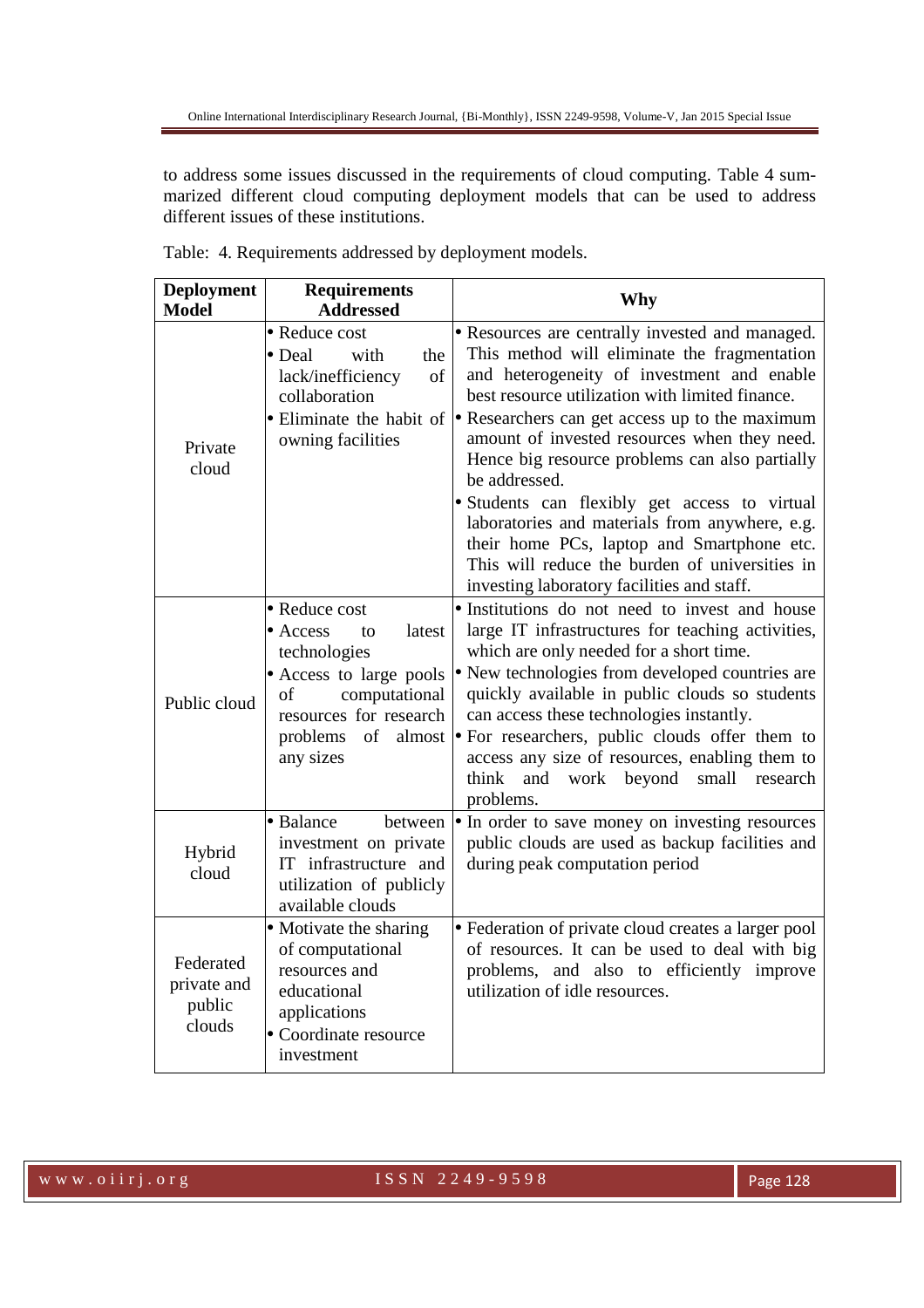## **Benefits of better services**

- **Elasticity of service:** In a single moment many students and teachers can store data, and the best part is that there is no limitation of space and thus user's capacity to store data increase to a larger extent.
- **Quality of service:** Service quality is the most important feature and in maximum cases where exact necessities have to be fulfilled by the outsourced resources and outsourced services.
- **Availability**: Availability of the services is the most important and desired by the user using the education cloud 24/7/365 is the availability that is needed by this system without failure.

## **Economic and technical Benefits from educational cloud**

- **Reduction of cost:** Cloud system that proposing is friendly to our pockets and it will reduce the cost by allowing us the facility of Pay per use. That is we have to pay only for the resources which we are using and thus it does not put any financial burden on any of the institute, government or student.
- **Focus on education only:** Schools and governments are now free to focus on there goals that is making more research facilities available to the students and making the environment global in spite wasting time on worrying about the buildings, labs, teachers etc.
- **Going Green:** Education cloud will surely reduced the carbon footprint.
- **User friendly:** This new facility is user friendly and no need to worry about the complexity. It is easy to understand and easy to operate.
- **Free from boundation of locations**: From anywhere a teacher can login and take the lecture. Anywhere a student can login the check his grades, submit assignments etc.
- **Management of data:** A large amount of data is generated by each school and thus to maintain them effectively and to use it appropriately when needed is the best feature of the education cloud.

### **Security of our important data**

With this education cloud we are saving our important and crucial data in one place and it will be easy for hackers to get it at once. One more important point of concern is that we do not have cloud in our country and if we are using other countries cloud then that also a matter of concern. So the best solution for this outsourcing of our data is that CBSE board make a education cloud for all the school (both state and central boards affiliated) under 1 roof and thus we do not need to send our data outwards to other countries and thus our crucial data will remain safe.

### **Conclusion**

With this proposed system we promise about a single and unique education system and stop the children and the parents to worry about the brand name of schools. This system will also be a boon to stop the coaching culture and helps to save hard earned income of parents. The best part of this system is that the boards' difference which arises due to standard of different boards (different state boards and central governed boards) will come to an end. And no matter a professor of physics taking lecture of class  $12<sup>th</sup>$  in Delhi can we view at the same time from a student sitting in a village of Bijapur district. Thus this new system will spread the quality education to each and every part of India.